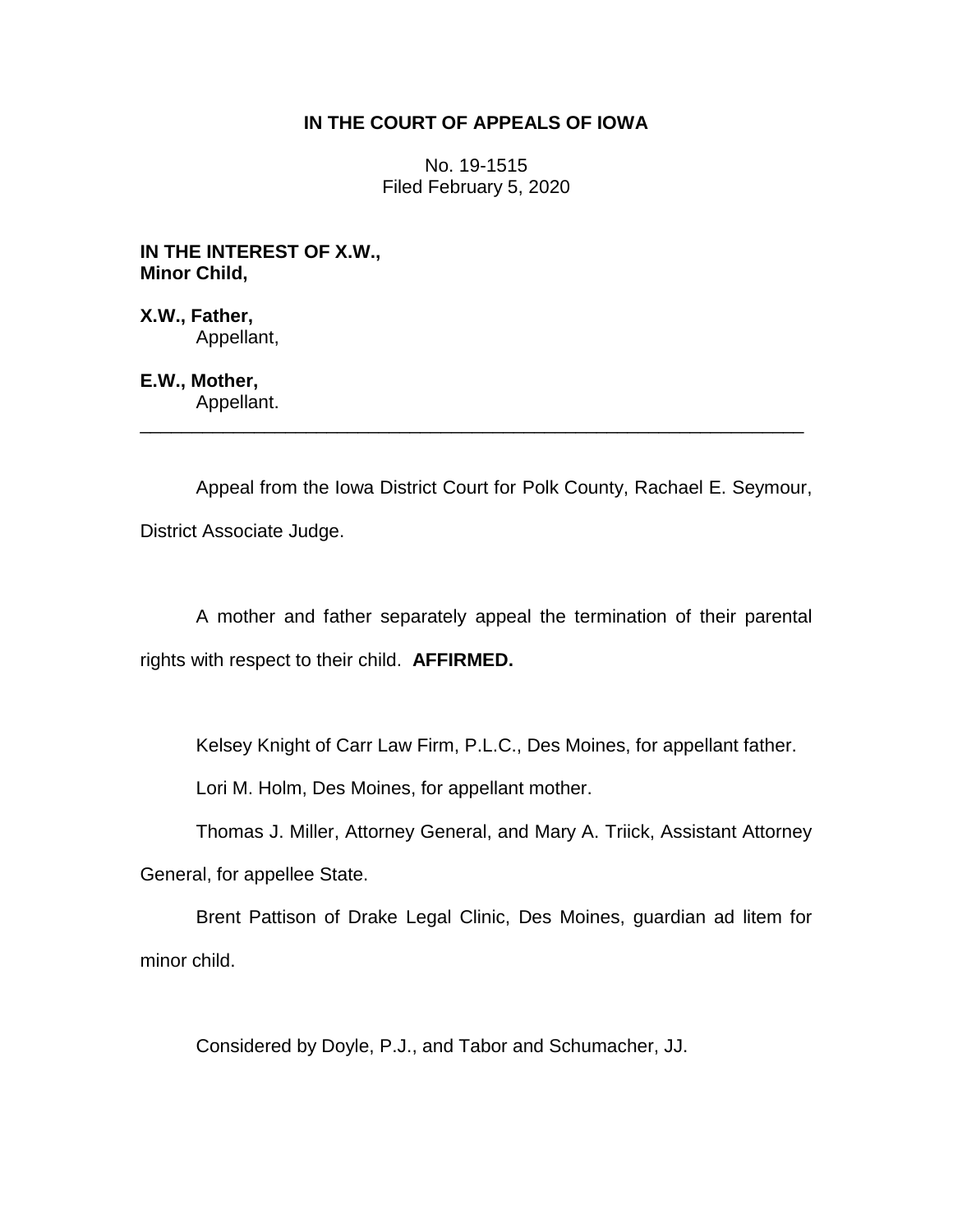#### **SCHUMACHER, Judge.**

 $\overline{a}$ 

#### **I. Procedural Background**

X.W. was born in July 2018. He came to the attention of the Iowa Department of Human Services (DHS) due to a case involving his sibling, P.X.W. The district court terminated the parents' rights to P.X.W. in May 2018 and such termination was affirmed by this court.<sup>1</sup>

Five days after the birth of X.W., the State successfully petitioned for a temporary removal order of X.W., who was placed in the custody of a relative of the father. He has remained out of parental custody since July 2018. There has never been a trial period at home. X.W. was adjudicated to be a child in need of assistance (CINA) on October 19, 2018, and that CINA status was confirmed at a dispositional hearing on November 8, 2018.

A permanency hearing was held in January 2019, and all parties stipulated the parents should be granted a six-month extension to work on reunification efforts. The State filed a termination petition in late April, and the termination hearing occurred in June 2019. The father was incarcerated and did not wish to participate in the hearing. The court terminated the father's parental rights pursuant to Iowa Code section 232.116(1)(b),(e),(g), and (h) (2019) and terminated the mother's parental rights pursuant to section 232.116(1)(g) and (h). Both parents timely appealed.

On appeal, the mother argues the State failed to make reasonable efforts as required by Iowa Code section 232.102. The father and mother contest each

<sup>1</sup> *In re P.W.*, No. 18-1030, 2018 WL 3650383 (Iowa Ct. App. Aug. 1, 2018).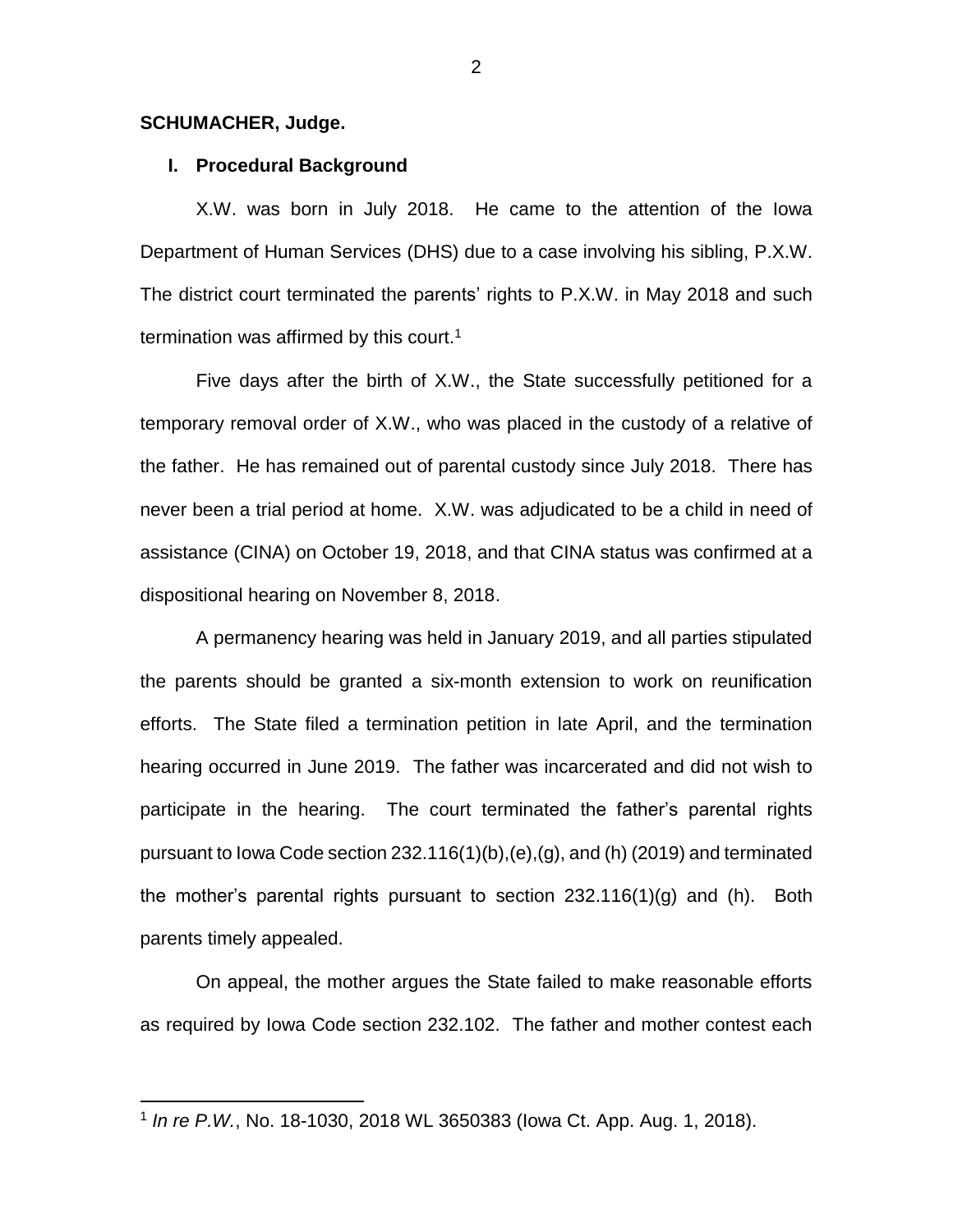statutory ground upon which their rights were terminated. Both parents argue that termination is not in the child's best interest. Lastly, the mother argues that the court erred in failing to apply one of the permissive factors outlined in section 232.116(3).

On our independent review of the record, we affirm termination as to both the mother and the father. We agree with the district court that reasonable efforts were provided by the State for reunification purposes between the mother and X.W., that termination is in the child's best interest, and that no permissive exception should be applied to preclude termination.

#### **II. Standard of Review**

Review of all termination proceedings is de novo. *In re P.L.*, 778 N.W.2d 33, 40 (Iowa 2010). Under de novo review, "[w]e review both the facts and the law and adjudicate rights anew on the issues properly presented." *In re A.T.*, 799 N.W.2d 148, 150–51 (Iowa Ct. App. 2011). "We give weight to the juvenile court's findings, but are not bound by them. Our paramount concern is the child's best interests." *Id.* at 151.

On appeal, we may affirm the juvenile court's termination order on any ground that we find supported by clear and convincing evidence. *In re A.B.*, 815 N.W.2d 764, 774 (Iowa 2012) ("When the juvenile court terminates parental rights on more than one statutory ground, we may affirm the juvenile court's order on any ground we find supported by the record."). Accordingly, we proceed with analysis under Iowa Code section 232.116(1)(h) concerning the father and Iowa Code section 232.116(1)(g) concerning the mother.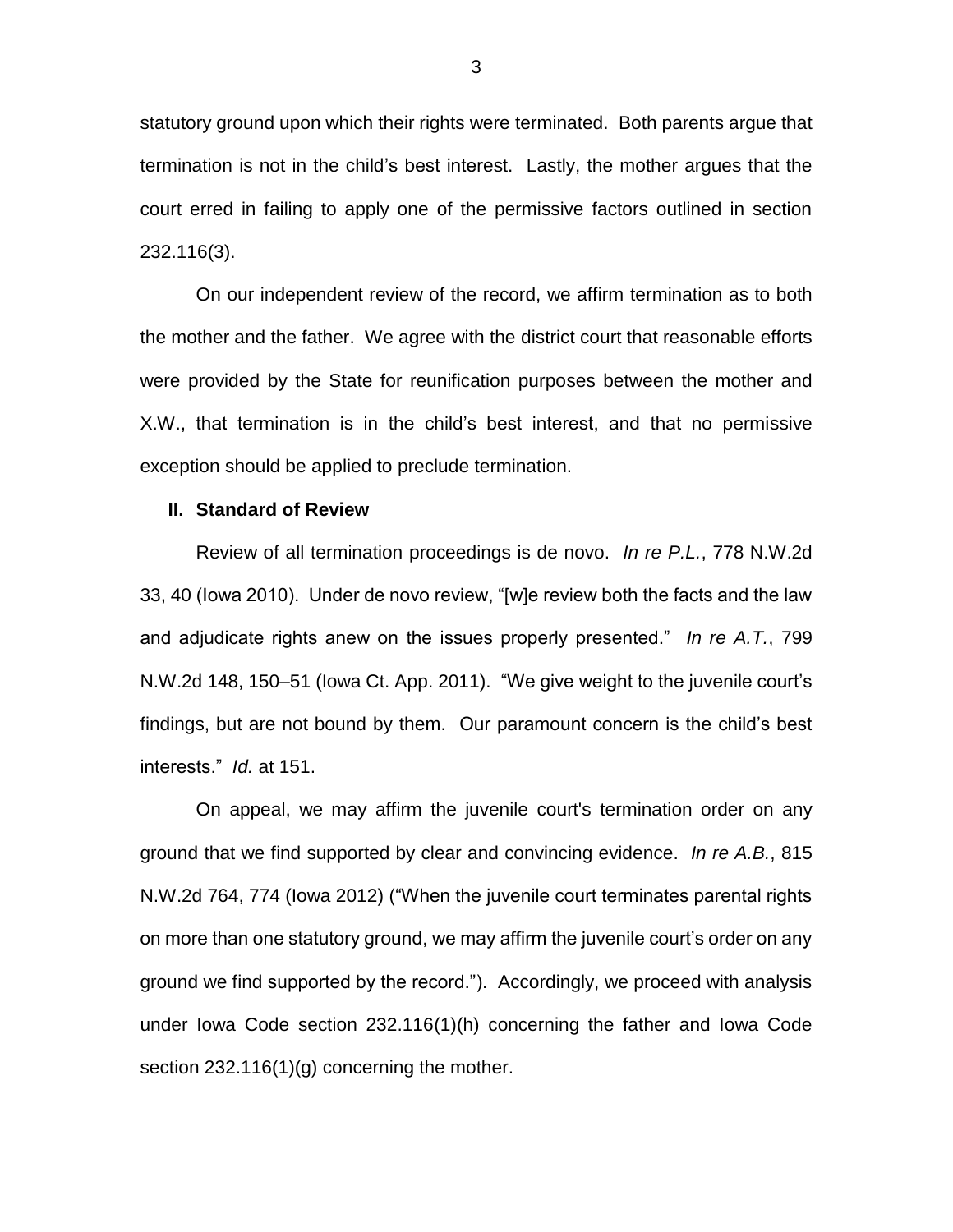#### **III. Analysis**

## A. Reasonable Efforts

We first address the lack-of-reasonable-efforts argument advanced by the mother. To transfer legal custody of a child in CINA proceedings, a court "must make a determination that continuation of the child in the child's home would be contrary to the welfare of the child, and shall identify the reasonable efforts that have been made." Iowa Code § 232.102(6)(2)(b).

On appeal, the mother's argument in regard to reasonable efforts appears limited to the issue of visitation, specifically the reduction of visitation in early 2019. On appeal, she alleges the State fell short of providing reasonable efforts by arbitrarily reducing her visits with X.W. "without identifying a legitimate protective concern or . . . adjudicative harm." We consider the context of other services provided by DHS in our review of such argument concerning this narrow issue of reduced visitation.

The State's duty to make reasonable efforts encompasses a visitation arrangement "designed to facilitate reunification while protecting the child from the harm responsible for the removal." *In re M.B.*, 553 N.W.2d 343, 345 (Iowa Ct. App. 1996). Visitation, however, cannot be considered in a vacuum. It is only one element in what is often a comprehensive, interdependent approach to reunification. If services directed at removing the risk or danger responsible for a limited visitation scheme have been unsuccessful, increased visitation would most likely not be in the child's best interests. *Id.*

When the State removes a child from a parent's care, the State has an obligation to "make every reasonable effort to return the child to the child's home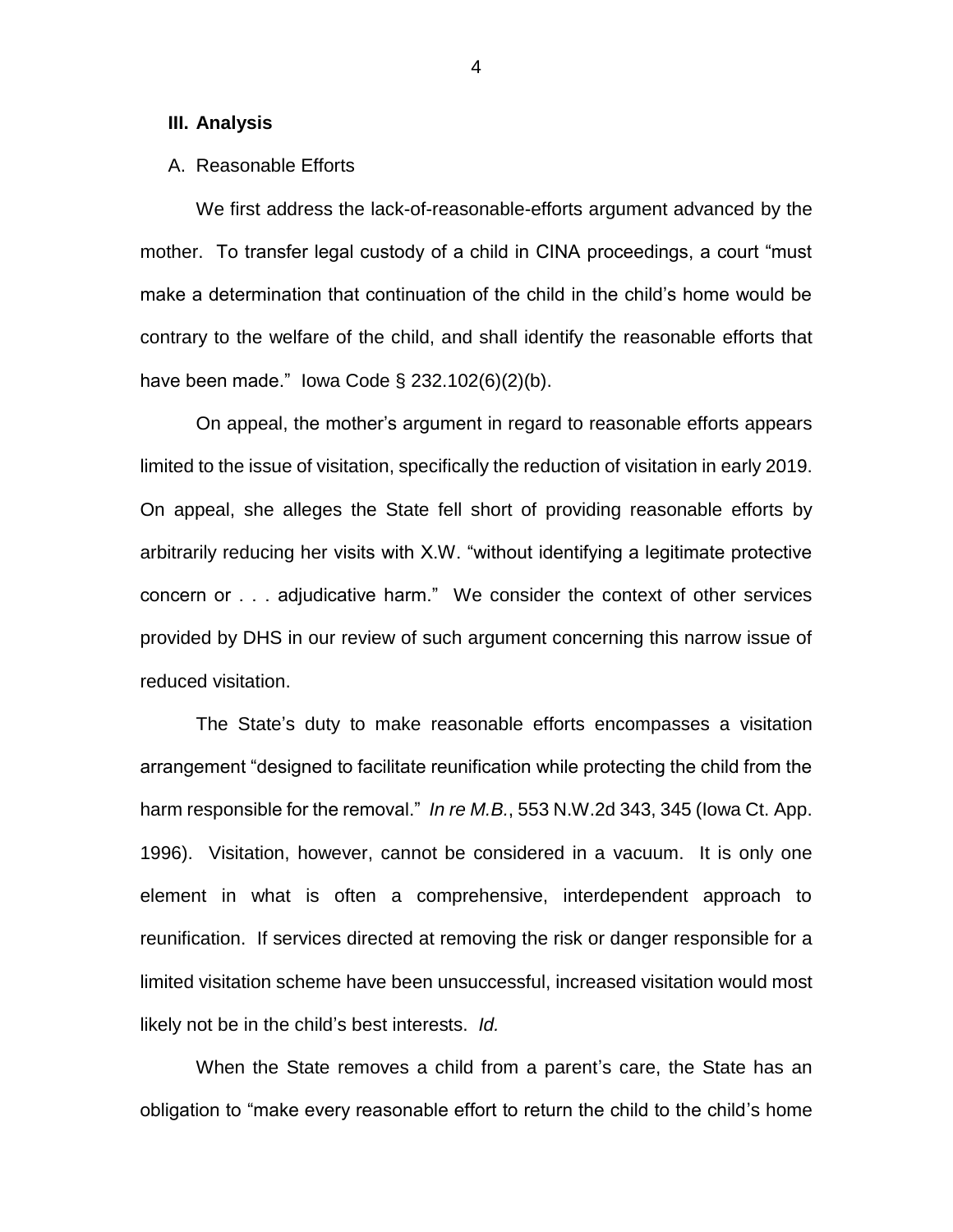as quickly as possible consistent with the best interests of the child." *In re C.B.*, 611 N.W.2d 489, 493 (Iowa 2000). In making reasonable efforts, "[a] child's health and safety shall be the paramount concern." Iowa Code § 232.102(12)(a) (defining reasonable efforts). The State's duty to make "reasonable efforts is not viewed as a strict substantive requirement of termination. *C.B.*, 611 N.W.2d at 493. The State has the burden to "show reasonable efforts as a part of its ultimate proof the child cannot be safely returned to the care of a parent." *Id.*

Visitation between a parent and child is an important ingredient to the goal of reunification. *In re S.W.*, 469 N.W.2d 278, 280–81 (Iowa Ct. App. 1991). The best interests of the child, however, control the nature and extent of visitation and may warrant limiting parental visitation. *In re C.G.*, 444 N.W.2d 518, 520 (Iowa Ct. App. 1989). The DHS case worker testified that the reduction in visitation was due to the discovery of jail tapes between the mother and her new boyfriend; the discovery of the mother's brother living with her, despite her knowledge that he was actively using an illegal substance; and the discovery of a photograph of an individual in the mother's apartment posing with a gun. We find that the reduction in visitation after newly discovered concerns regarding sobriety of the mother and protective capabilities does not amount to denial of reasonable efforts, particularly when coupled with other services provided by the State.

The mother has been offered or provided a myriad of services since 2017, when X.W.'s sibling was removed from parental care for similar concerns of substance abuse and unsafe relationships. The district court described these services as "extensive." These services include child protective assessment services; family safety, risk, and permanency services; individual therapy for the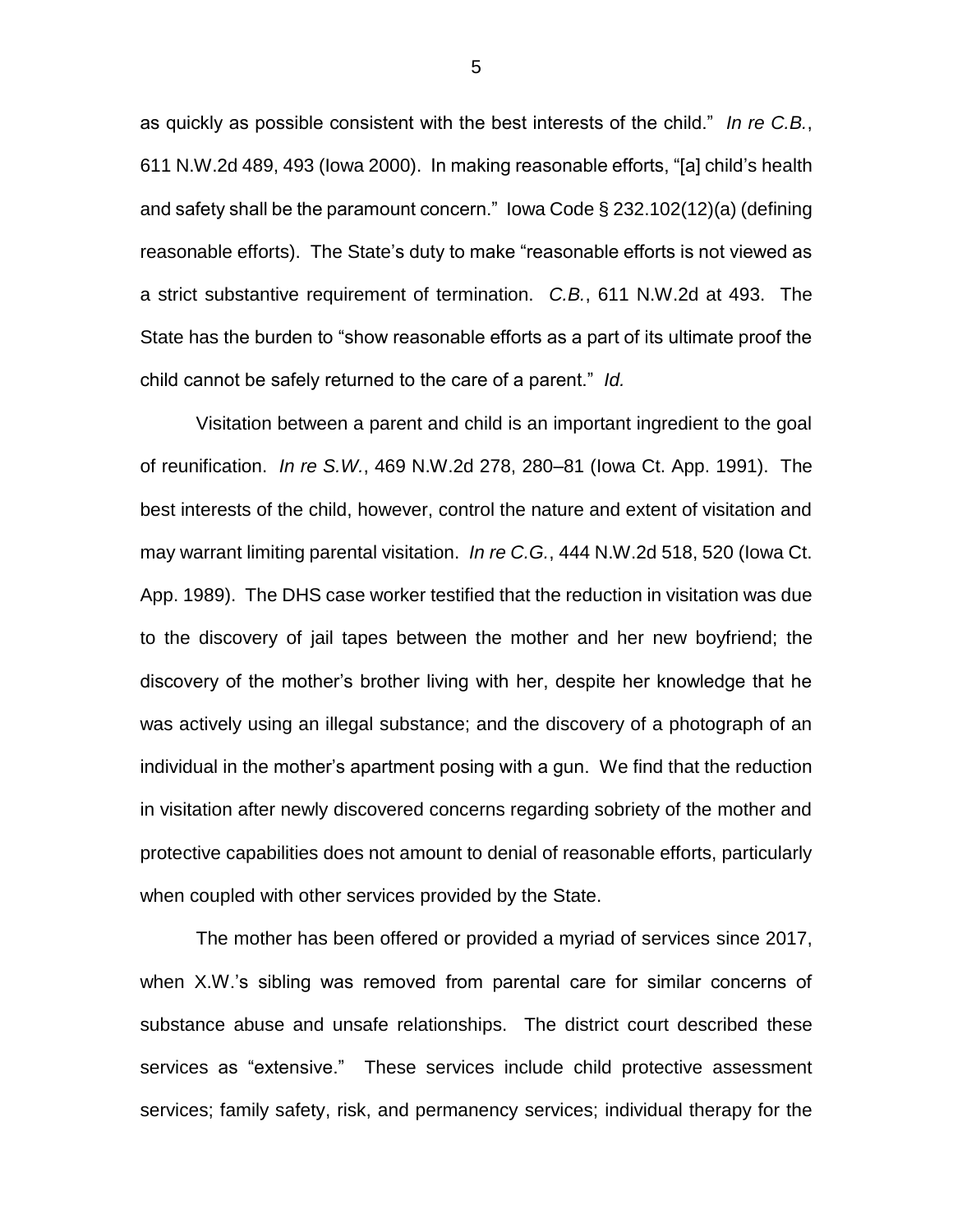parent; relative placement; family team meetings; supervised visits; drug screens for the parent; drug screen for the child; substance-abuse evaluations; substanceabuse treatment; mental-health evaluation for the parent; NA and AA meetings; a sponsor; domestic violence classes; domestic violence advocate; prior CINA case; post-removal conference; early access evaluation; parenting classes and parenting curriculum; transportation assistance; and paternity testing. We reject the mother's argument concerning reasonable efforts as the nearly eleven-month record in this case spans from X.W.'s birth and evinces continued reasonable efforts by DHS to facilitate or offer treatment for the mother and move toward reunification.

B. Statutory Grounds

We next turn to whether father's rights were properly terminated pursuant to Iowa Code section 232.116(1)(h).

For a termination to issue under paragraph (h) a court must find that

(1) The child is three years of age or younger.

(2) The child has been adjudicated a child in need of assistance pursuant to section 232.96.

(3) The child has been removed from the physical custody of the child's parents for at least six months of the last twelve months, or for the last six consecutive months and any trial period at home has been less than thirty days.

(4) There is clear and convincing evidence that the child cannot be returned to the custody of the child's parents as provided in section 232.102 at the present time.

The first three elements with respect to the father were met: by virtue of

X.W.'s age; when X.W. was adjudicated to be a child in need of assistance in

October 2018; and when X.W. remained out of parental custody since July 2018,

a period of eleven consecutive months.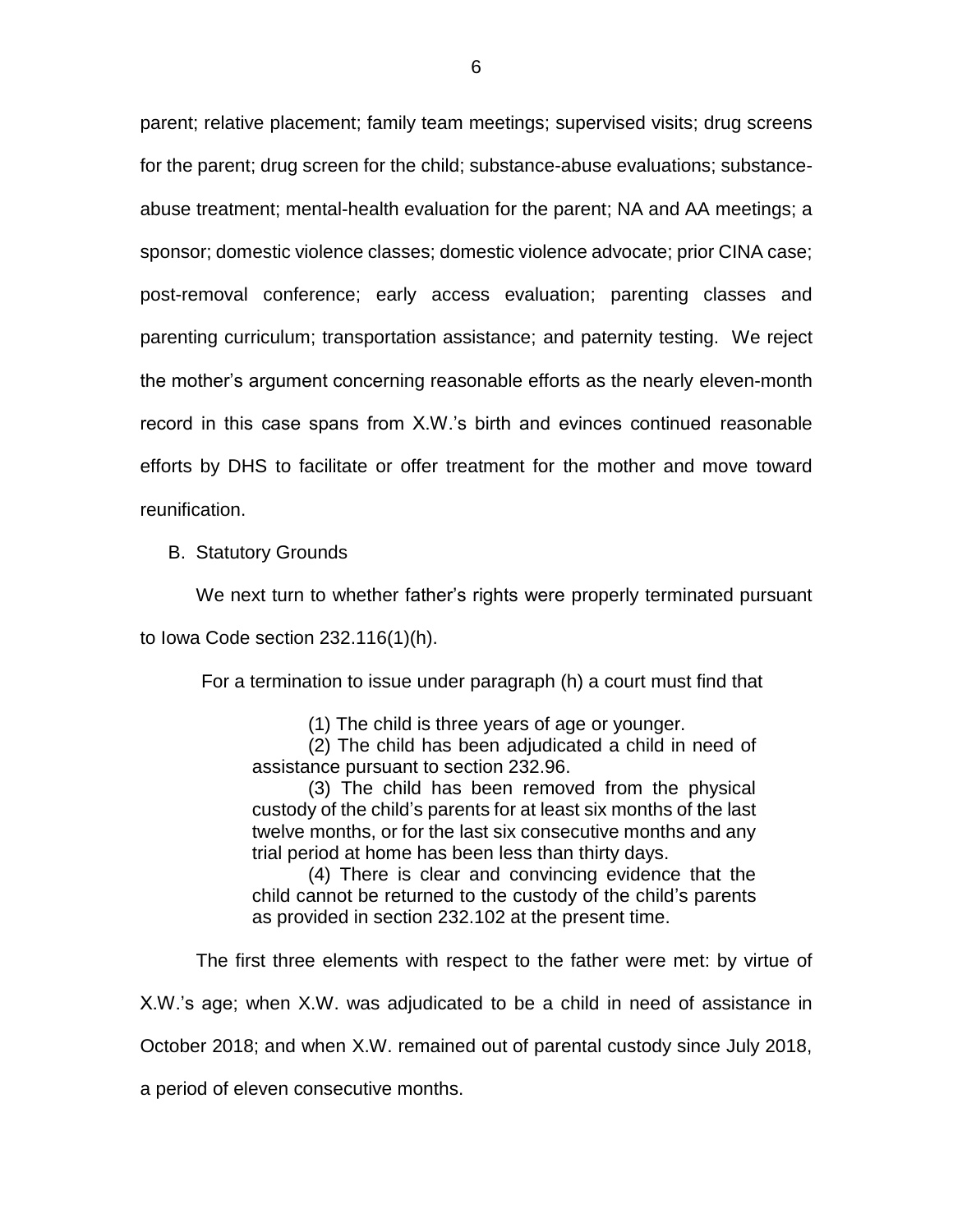Because the father was incarcerated at the time of the hearing, he acknowledges that X.W. could not be returned to him. The relevant time for purposes of section 232.116(1)(h)(4) analysis is the time of the termination hearing. *See In re A.M.*, 843 N.W.2d 100, 111 (Iowa 2014) (interpreting "at the present time" to mean "at the time of the hearing").

He instead argues the child could have been returned to mother, an argument we have already rejected. *See In re C.T.*, No. 18-2199, 2019 WL 1055897, at \*1 n.1 (Iowa Ct. App. Mar. 6, 2019). We reject challenges to termination that are based on a parent's argument that a child should be returned to the other parent. *See id.* Each parent needs "to advance their own reasons on appeal why, considering the juvenile court's findings regarding their individual strengths and weaknesses, their separate parental rights should not be terminated." *In re D.G.*, 704 N.W.2d 454, 460 (Iowa Ct. App. 2005). As the child could not be returned to the father at the time of the termination hearing, we find the trial court properly terminated the father's parental rights under section 232.116(1)(h).

We turn next to the argument advanced by the mother as such relates to section 232.116(1)(g).

For a termination to issue under paragraph (g) a court must find that

(1) The child has been adjudicated a child in need of assistance pursuant to section 232.96.

(2) The court has terminated parental rights pursuant to section 232.117 with respect to another child who is a member of the same family or a court of competent jurisdiction in another state has entered an order involuntarily terminating parental rights with respect to another child who is a member of the same family.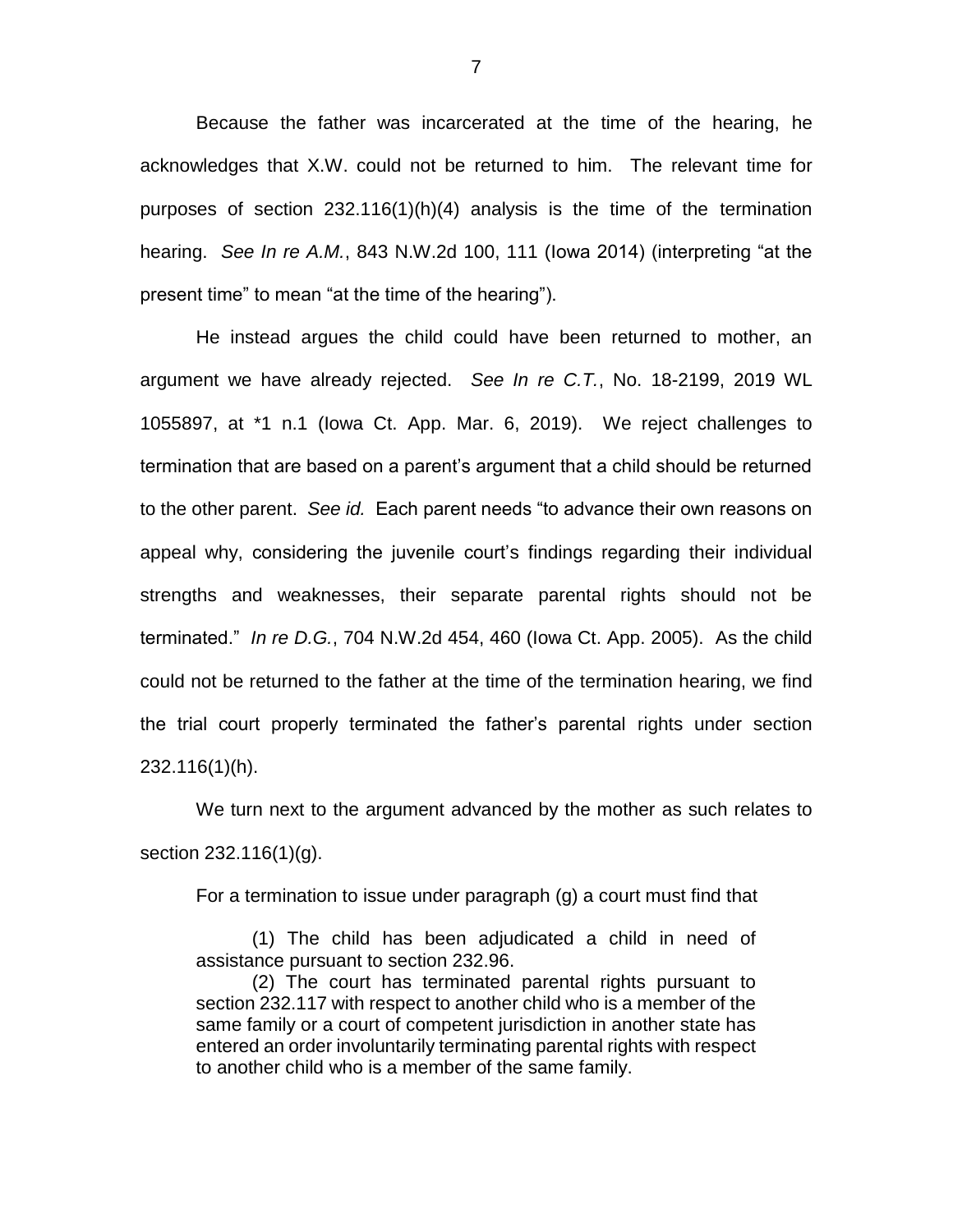(3) There is clear and convincing evidence that the parent continues to lack the ability or willingness to respond to services which would correct the situation.

(4) There is clear and convincing evidence that an additional period of rehabilitation would not correct the situation.

The first two elements with respect to the mother were met when X.W. was adjudicated to be CINA in October 2018 and his parents' rights with respect to older sibling P.X.W. were terminated in May 2018. Like the district court, we find the mother has failed to meaningfully engage in services. We find clear and convincing evidence contained in the record that the mother lacks the ability or willingness to respond to services that would correct the situation and further rehabilitation would not correct the situation. 2

The mother admitted using illegal substances early in her pregnancy with X.W., and recorded conversations show she planned to continue using after she delivers the child she was expecting at the termination hearing. Though she has separated from the father, the mother has since associated with three men with similar criminal histories, putative fathers of her current pregnancy. These men's criminal histories include drug, weapons, and theft charges. While the mother had made some progress, including completing twenty-four Iowa Domestic Abuse Program classes, taped jail phone calls and her testimony at the termination hearing reflect the lack of internalization of services provided.<sup>3</sup>

 $\overline{a}$ 

 $2$  "Evidence is clear and convincing when there are no serious or substantial doubts as to the correctness o[f] conclusions of law drawn from the evidence." *In re D.W.*, 791 N.W.2d 703, 706 (Iowa 2010) (internal quotation marks omitted).

 $3$  The mother refused to respond to the State's questioning regarding progress in therapy, invoked the Fifth amendment concerning questions by the State concerning her driver's license, and evaded answering the State's questions, responding with phrases, such as "Whatever floats your boat" or "This is ridiculous."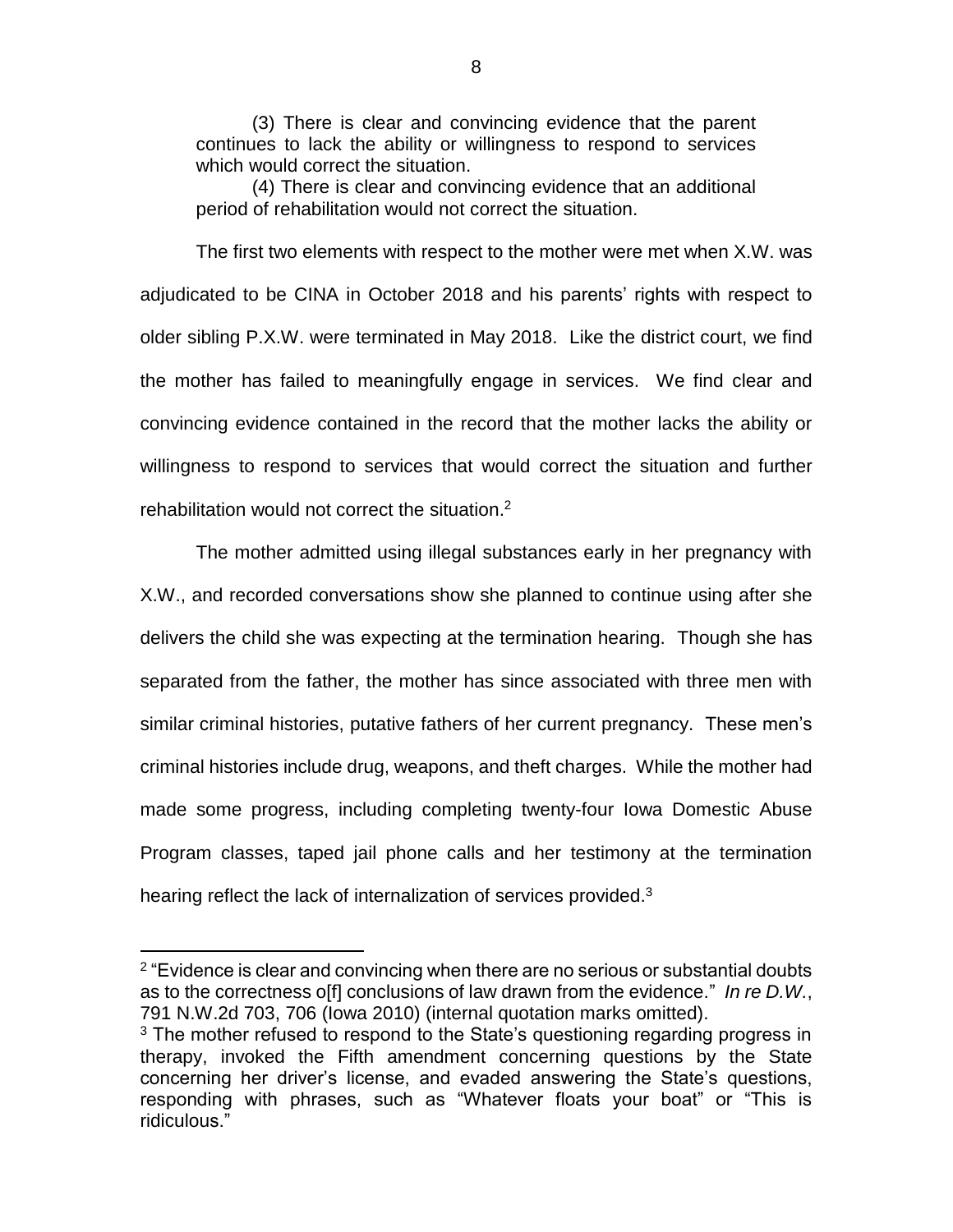The mother has been less than forthcoming regarding her abuse of illegal substances. She tested positive while pregnant with X.W. for marijuana and opiates. She had a positive UA for hydrocodone in October 2018 and provided false documentation indicating that she had a prescription for hydrocodone when in fact she did not. She missed drug tests in December 2018 and on March 27, 2019. A drug test conducted on March 28, 2019, was positive for benzodiazepines. The mother had no credible explanation for this result.

The mother was pregnant at the time of the termination hearing. She admitted to being intoxicated on January 1, 2019, telling one of the putative fathers of her current pregnancy that she consumed a large amount of alcohol and passed out. She acknowledged that such might affect the health of her expected baby. The mother's continued substance abuse and lack of protective capabilities presents clear and convincing evidence that the mother continues to lack the ability or willingness to respond to services which would correct the situation and that an additional period of rehabilitation would not correct the situation.

C. Best Interest

Both the mother and the father argue the district erred when it found termination of their rights to be in the best interests of X.W. We disagree.

At the time of termination, X.W. had been placed in a stable environment with a relative for nearly one year. In seeking to determine the best interests of a child, "we look to the child's long range as well as immediate interest. Hence, we necessarily consider what the future likely holds for the child if returned to his or her parents." *In re T.D.C.*, 336 N.W.2d 738, 740–41 (Iowa 1983).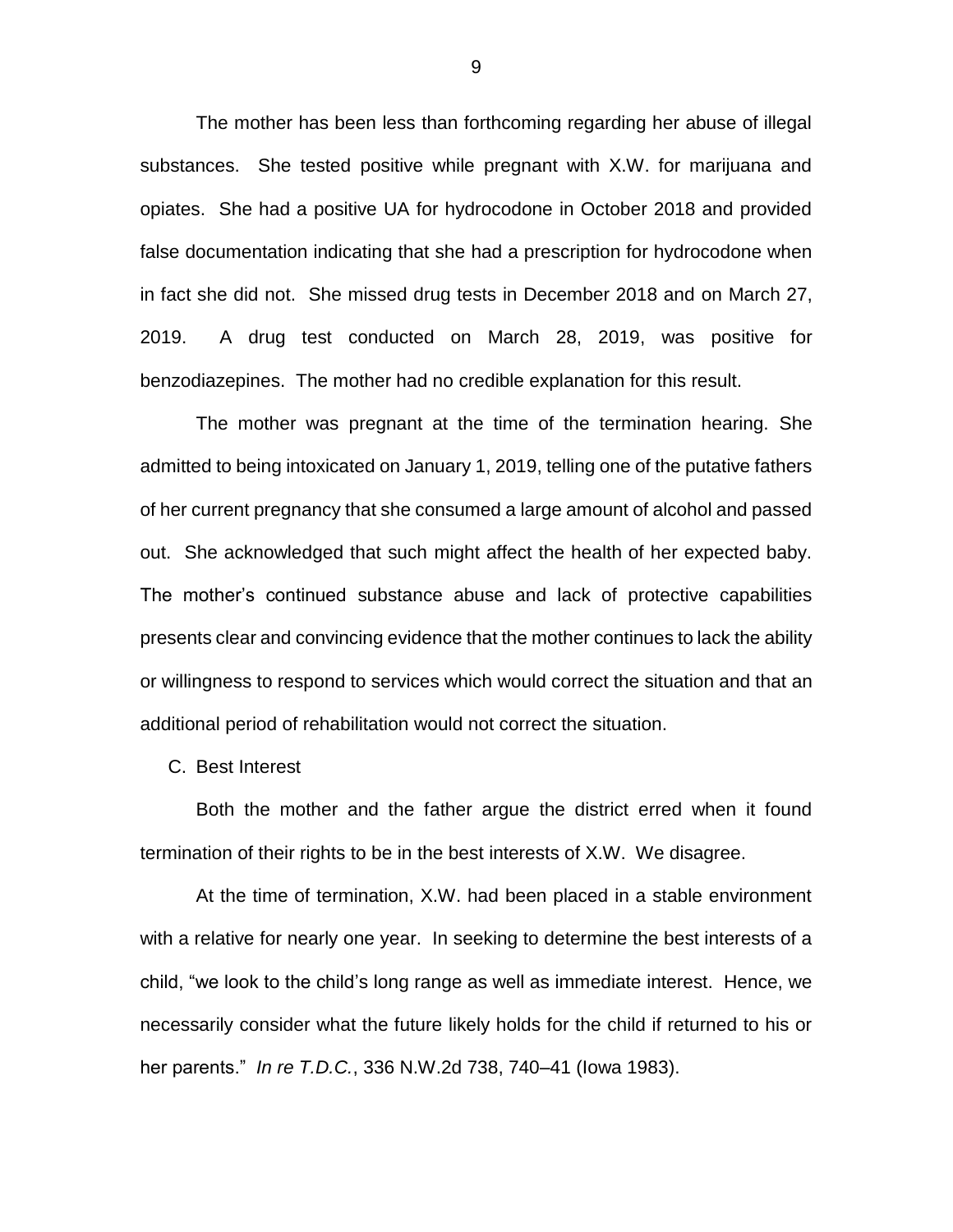"Children simply cannot wait for responsible parenting. Parenting cannot be turned off and on like a spigot. It must be constant, responsible, and reliable." *In re T.J.O.*, 527 N.W.2d 417, 422 (Iowa Ct. App. 1994). Patience with troubled parents must be limited so as to avoid "intolerable hardship" for children. *In re R.J.*, 436 N.W.2d 630, 636 (Iowa 1989).

In determining if termination is in the child's best interests, we "give primary consideration to the child's safety, to the best placement for furthering the longterm nurturing and growth of the child, and to the physical, mental, and emotional condition and needs of the child." Iowa Code § 232.116(2). We also review "[t]he length of time the child has lived in a stable, satisfactory environment and the desirability of maintaining that environment and continuity for the child." *Id.*  § 232.116(2)(b)(1). "A parent's right to raise his or her child is an important interest warranting deference," however "[t]he State's interest in providing a stable, loving homelife for a child as soon as possible is just as important an interest." *P.L.*, 778 N.W.2d at 38.

As of the termination, the father remained incarcerated. He declined to participate in the permanency hearing and termination hearing. At a substanceabuse and mental-health screening in April 2019, he admitted using both marijuana and methamphetamines "all day, every day" until his arrest in March 2019. His parental rights to three older children have been previously terminated. Further, while the mother does well at visitations, she has professed an intention to resume consumption of illegal drugs and continued to associate with persons having significant criminal histories. She expressed a posture to beat or "whoop"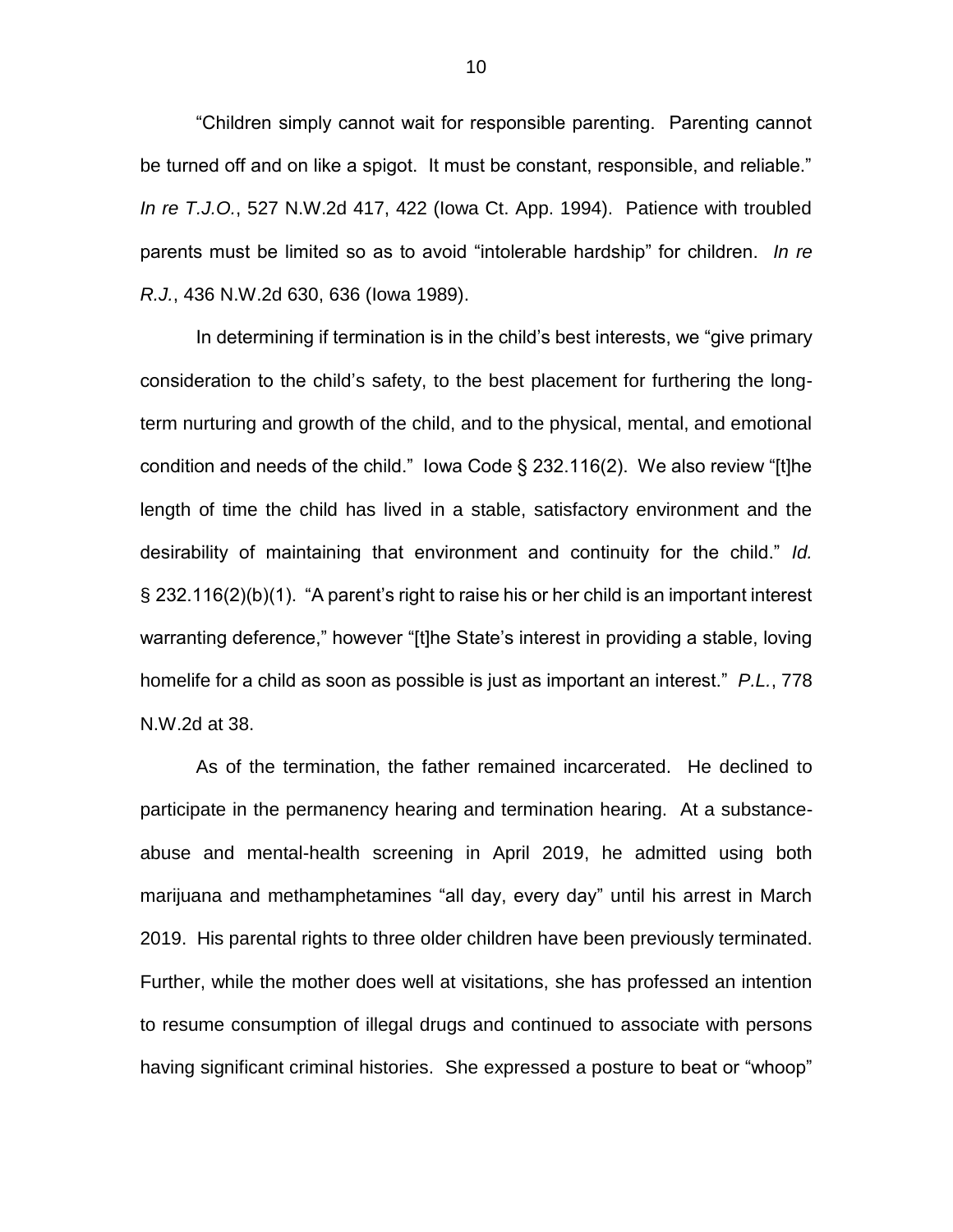her child if he or she engaged in activities of which she disapproved. We find termination of the parental rights is in X.W.'s best interest.

D. Permissive Exceptions to Termination

Finally, we consider whether any exception in section 232.116(3) should be applied to render termination unnecessary. The mother highlights the relative's custody of X.W. as a factual basis on which the court should have applied paragraph (a), which allows for permissive abstention from termination where "[a] relative has legal custody of the child." Iowa Code  $\S$  232.116(3)(a). The mother also argues that there was "clear and convincing evidence that the termination would be detrimental to the child at the time due to the closeness of the parentchild relationship," citing Iowa Code section 232.116(3)(c). *See D.W.*, 791 N.W.2d at 709.

A termination, otherwise warranted, may be avoided under this exception. *In re D.E.D.*, 476 N.W.2d 737, 738 (Iowa Ct. App. 1991). The factors under section 232.116(3) have been interpreted by the courts as being permissive, not mandatory. *In re C.L.H.*, 500 N.W.2d 449, 454 (Iowa Ct. App. 1993). X.W. has spent nearly all his life in the custody of a relative. There is no evidence in the record that a termination will be detrimental to the child. Based on the record, we find no error in the trial court's refusal to apply a permissive exception to termination.

## **IV. Conclusion**

We find the district court properly applied Iowa Code section 232.116 to terminate the parental rights with respect to X.W. and find that reasonable efforts were made by the State to promote reunification between the mother and X.W.